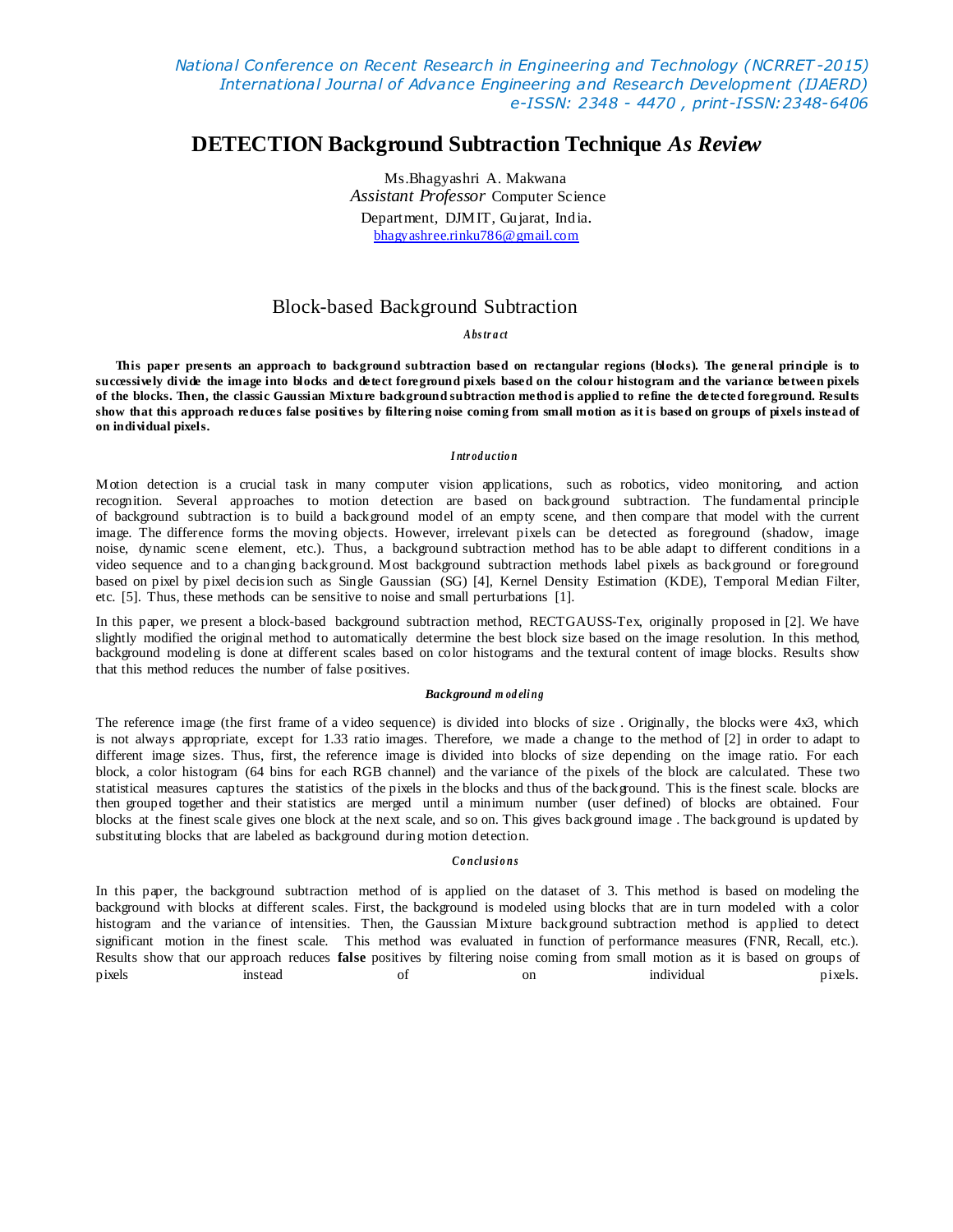# Robust techniques for background subtraction in urban traffic video

# *A bs tr a ct:*

Identifying moving objects from a video sequence is a fundamental and critical task in many computer-vision applications. A common approach is to perform background subtraction, which identifies moving objects from the portion of a video frame that differs significantly from a background model. There are many challenges in developing a good background subtraction algorithm. First, it must be robust against changes in illumination. Second, it should avoid detecting non-stationary background objects such as swinging leaves, rain, snow, and shadow cast by moving objects. Finally, its internal background model should react quickly to changes in background such as starting and stopping of whides. In this paper, we compare various background sub- traction algorithms for detecting moving vehicles and pedestrians in urban traffic video sequences. We consider approaches varying from simple techniques **such as frame differencing and adaptive median filtering, to more sophisticated probabilistic modelling techniques. While complicated techniques often produce superior performance, our experiments show that simple techniques such as adaptive median filtering can produce good results with much lower computational complexity.**

#### *I ntr od u ctio n*

Identifying moving objects from a video sequence is a fundamental and critical task in video surveillance, traffic monitoring and analysis, human detection and tracking, and gesture recognition in human-machine interface.

A common approach to identifying the moving objects is background subtraction, where each video frame is compared against a reference or background model. Pixels in the current frame that deviate significantly from the background are considered to be moving objects. These \foreground" pixels are further processed for object localization and tracking. Since background subtraction is often the first step in many computer vision applications, it is important that the extracted foreground pixels accurately correspond to the moving objects of interest. Even though many background subtraction algorithms have been proposed in the literature, the problem of identifying moving objects in complex environment is still far from being completely solved.

# *Background Subtraction A l go rit hm*

Even though there exist a myriad of background subtraction algorithms in the literature, most of them follow a simple flow diagram shown in Figure 1. The four major steps in a background subtraction algorithm are pre processing, background modeling, foreground detection, and data validation. Pre processing consists of a collection of simple image processing tasks that change the raw input video into a format that can be processed by subsequent steps. Background modeling uses the new video frame to calculate and update a background model. This background model provides a statistical description of the entire background scene. Foreground detection then identifies pixels in the video frame that cannot be adequately explained by the background model, and outputs them as a binary candidate foreground mask. Finally, data validation examines the candidate mask,

Eliminates those pixels that do not correspond to actual moving objects, and outputs the final foreground mask. Domain knowledge and computationally-intensive vision algorithms are often used in data validation. Real-time processing is still feasible as these sophisticated algorithms are applied only on the small number of candidate foreground pixels. Many different approaches have been proposed for each of the four processing steps. We review some of the representative ones in the following subsections.



In most computer vision systems, simple temporal and/or spatial smoothing are used in the early stage of processing to reduce camera noise. Smoothing can also be used to remove transient environmental noise such as rain and snow captured in outdoor camera. For real-time systems, frame-size and frame-rate reduction are commonly used to reduce the data processing rate. If the camera is moving or multiple cameras are used at